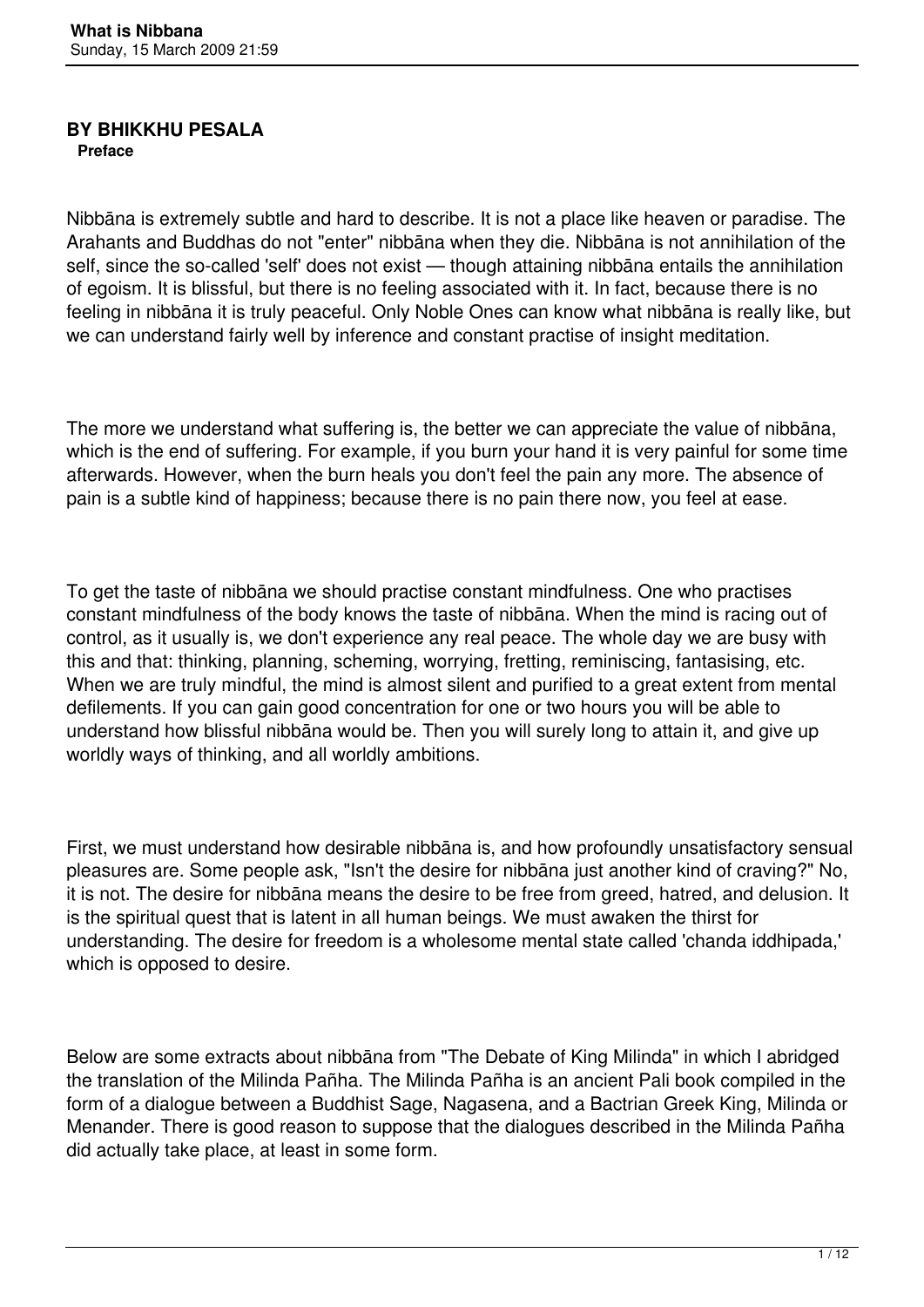# **Is Cessation Nibbana**

"Yes, O king. All foolish worldlings take pleasure in the senses and their objects; they find delight in them and cling to them. Hence they are carried down by the flood [of passion] and are not released from birth and suffering. However, the wise disciple of the noble ones does not delight in those things. So craving ceases in him. Thence, attachment ceases, becoming ceases, birth ceases, old age, death, grief, lamentation, pain, sorrow and despair cease to exist. Thus it is that cessation is nibbāna."

"Does everyone attain nibbāna?"

"Not all, O king; but whoever conducts himself rightly, understands what should be understood, perceives what should be perceived, abandons what should be abandoned, develops what should be developed and realises what should be realised; he attains nibbāna."

"Can one who has not attained nibbāna know that it is blissful?"

"Yes indeed, O king. As those who have not had their hands and feet cut off can know how painful a condition it is by the cries of those who have; so can those who have not attained nibbāna know it is blissful by hearing the joyful words of those who have attained it."

## **The Uncaused**

"Nagasena, there are things in the world that have come into existence through kamma, others are the result of a cause, and others are produced by season. Tell me, is there anything that does not fall into either of these three categories?"

"There are two such things, O king; space and nibbāna."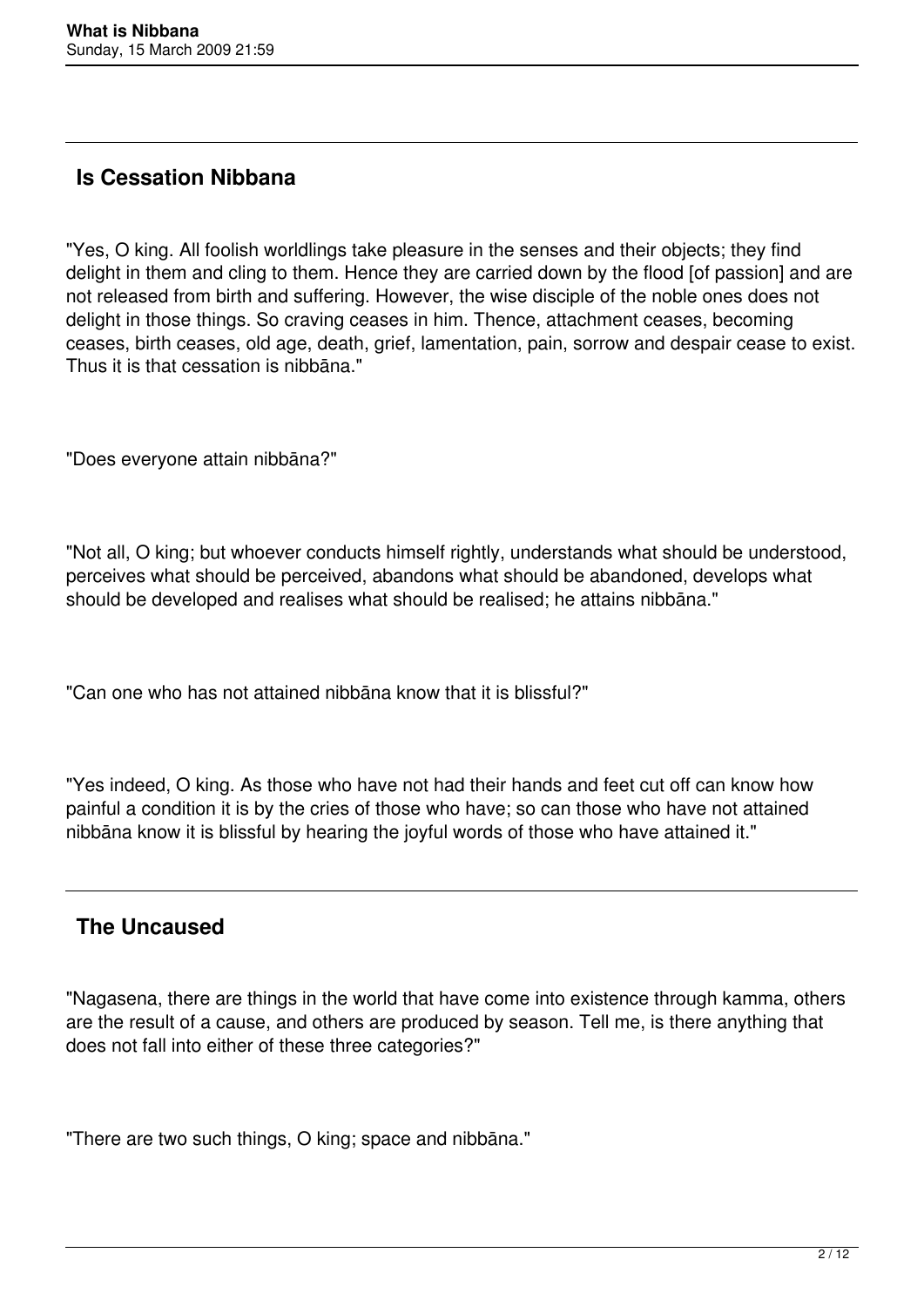"Do not, Venerable Nagasena, corrupt the words of the Conqueror, or answer a question without knowing what you are saying!"

"What have I said, O king, that you speak to me thus?"

"Venerable sir, it is right what you say about space, but with hundreds of reasons did the Blessed One proclaim to his disciples the way to the realisation of nibbāna and yet you say that nibbāna is not the result of any cause."

"It is true, O king, that in many ways did the Blessed One point out a way to the realisation of nibbāna, but he did not point out a cause for the arising of nibbāna."

"Here, Nagasena, we go from darkness to greater darkness; from uncertainty to utter confusion. If there is a father of a child we would expect to find a father of the father. Just so, if there is a cause for the realisation of nibbāna we would expect to find a cause for its arising."

"Nibbāna, O king, is unconstructed, therefore no cause has been pointed out for its production. It cannot be said of nibbāna that it has arisen or can arise; that it is past, present, or future; or cognizable by the eye, ear, nose, tongue, or body."

"Then, Nagasena, nibbāna is a condition that does not exist!"

"Nibbāna does exist, O king, and can be cognized by the mind. A noble disciple whose mind is pure, lofty, sincere, unobstructed and free from craving can attain nibbāna."

"Then explain by means of similes what nibbāna is."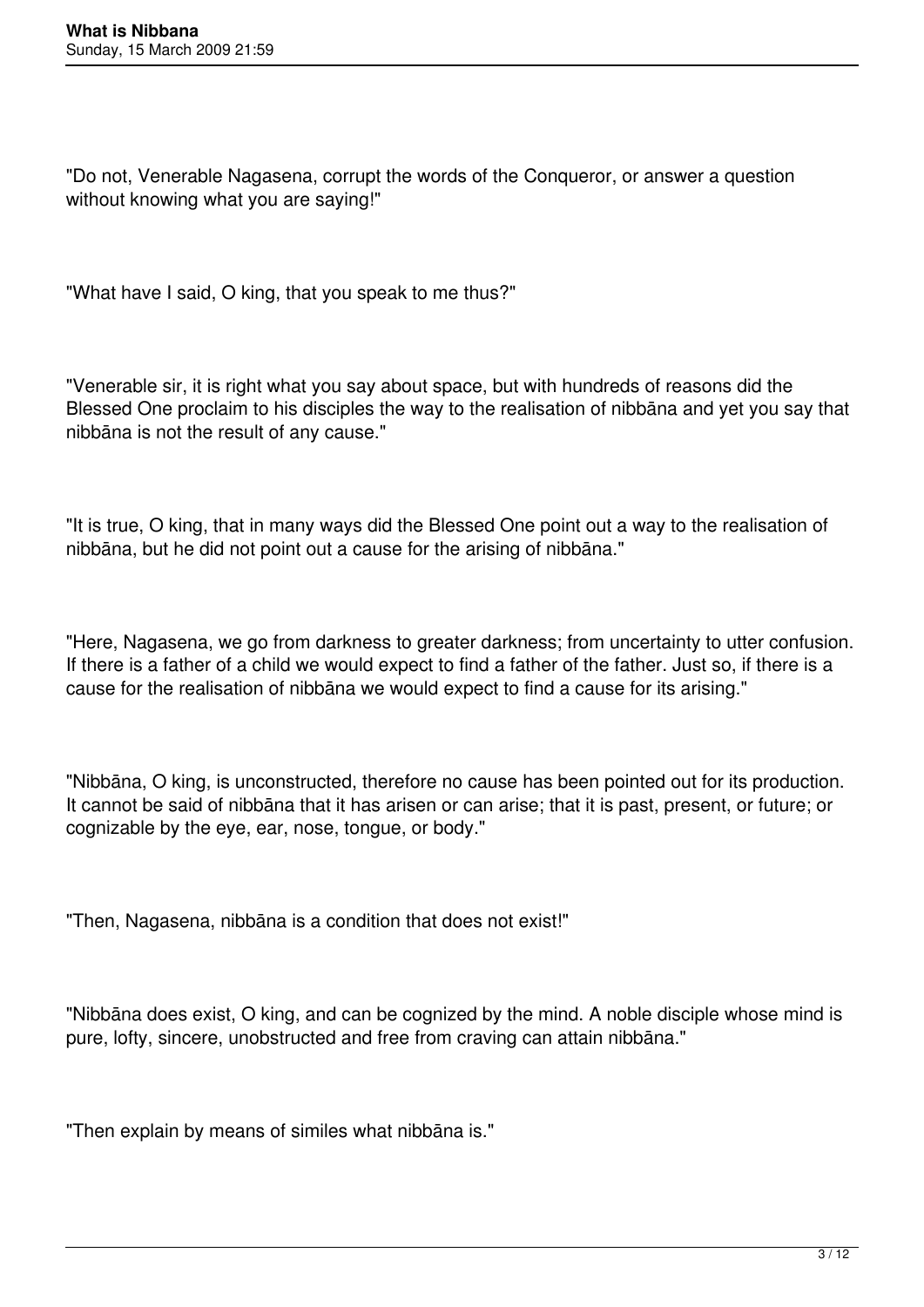"Is there such a thing as the wind?"

"Yes there is."

"Then explain by means of similes what the wind is."

"It is not possible to explain what the wind is by means of similes, but it exists all the same."

"Just so, O king, nibbāna exists, but it is impossible to describe."

## **Modes of Production**

"What is it that is kamma-born, what cause-born, and what season-born? What is it that is none of these?"

"All beings, O king are kamma-born. Fire, and all things growing out of seeds are cause-born. The earth, water, and wind are season-born. Space and nibbāna exist independently of kamma, cause, and season. Of nibbāna, O king, it cannot be said that it is perceptible by the five senses, but it is perceptible by the mind. The disciple whose mind is pure, and free from obstructions can perceive nibbāna"

### **The Bliss of Nibbana**

"Is nibbāna entirely blissful or is it partly painful?"

"It is entirely blissful."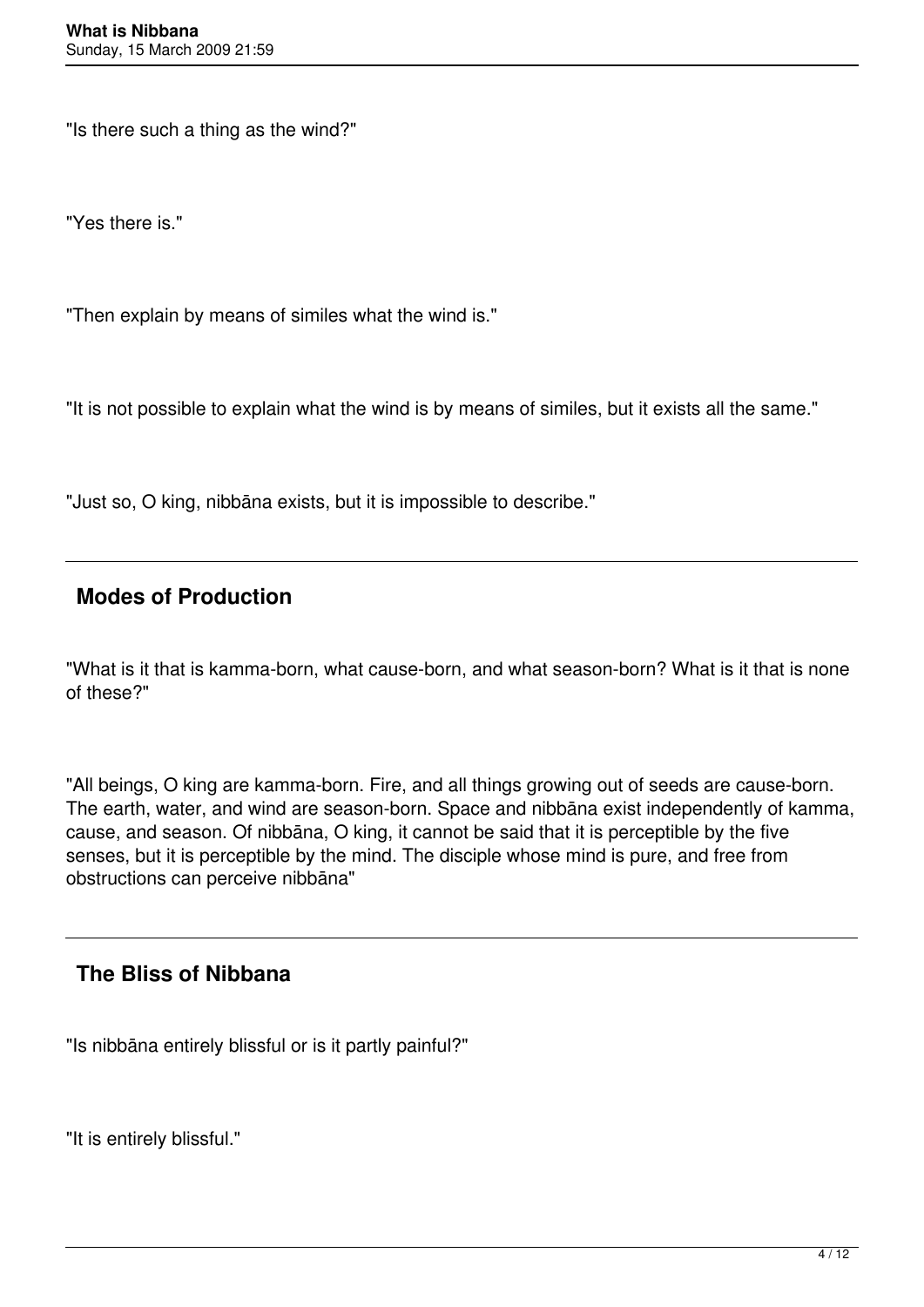"But that I cannot accept. Those who seek it have to practise austerity and exertion of body and mind, abstention from food at the wrong time, suppression of sleep, restraint of the senses, and they have to give up wealth, family, and friends. They are blissful who enjoy the pleasures of the senses, but you restrain and prevent such pleasures and so experience physical and mental discomfort and pain."

"O king, nibbāna has no pain; what you call pain is not nibbāna. It is true that those who seek nibbāna experience pain and discomfort, but afterwards they experience the unalloyed bliss of nibbāna. I will tell you a reason for that. Is there, O king, such a thing as the bliss of the sovereignty of kings?"

"Yes there is."

"Is it mixed with pain?"

"No."

"But why is it then, O king, that when the frontier provinces have revolted, kings have to set out from their palaces and march over uneven ground, tormented by mosquitoes and hot winds, and engage in fierce battles at the risk of their lives?"

"That, venerable Nagasena, is not the bliss of sovereignty. It is only the preliminary stage in the pursuit of that bliss. It is after they have won it that they enjoy the bliss of sovereignty. That bliss, Nagasena, is not mixed with pain."

"Just so, O king, nibbāna is unalloyed bliss and there is no pain mixed in it."

#### **Description of Nibbana**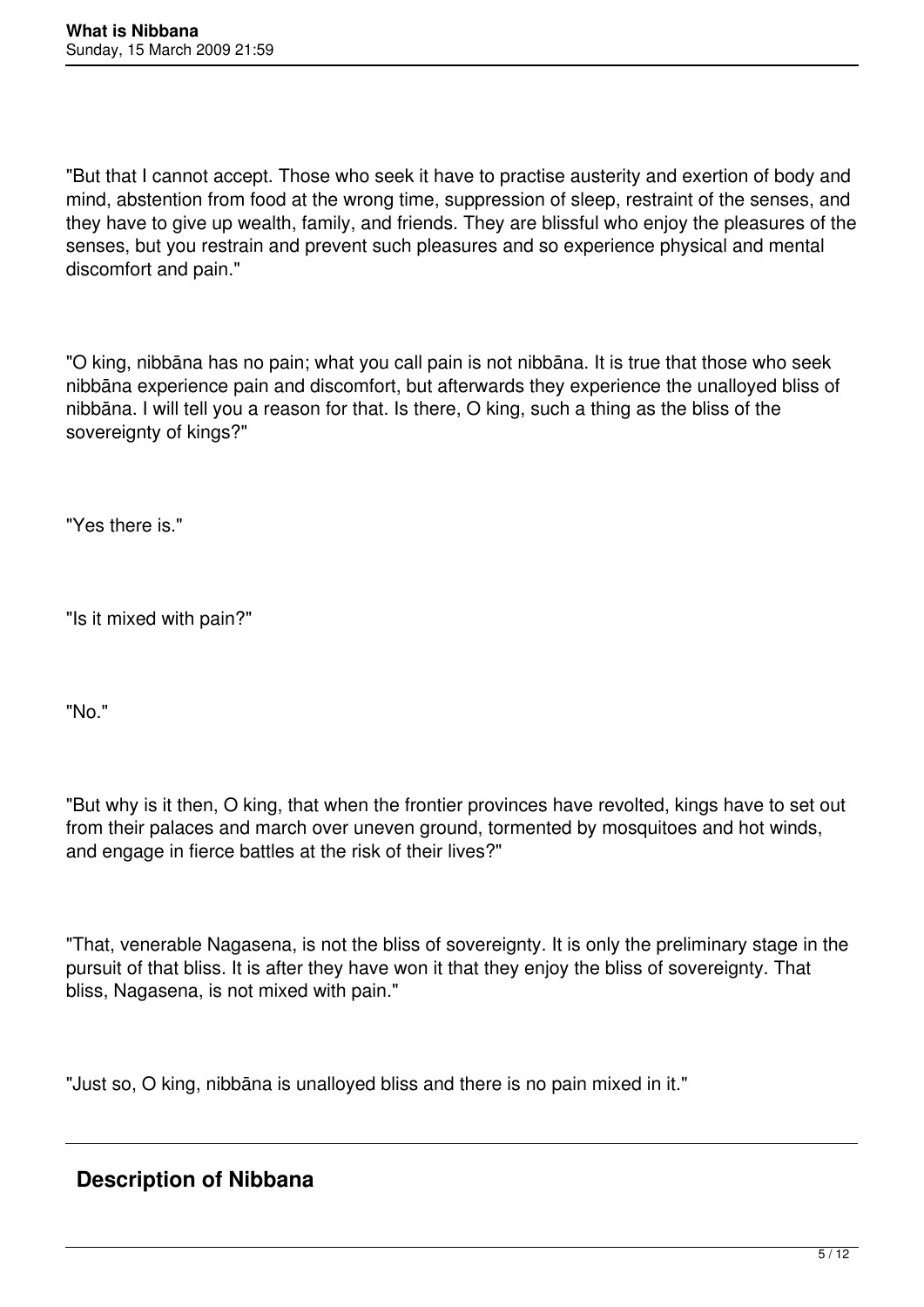"Is it possible, Nagasena, to point out the size, shape or duration of nibbāna by a simile?"

"No it is not possible; there is no other thing like it."

"Is there then any attribute of nibbāna found in other things that can be demonstrated by a simile?"

"Yes that can be done."

"As a lotus is unwetted by water, nibbāna is unsullied by the defilements."

"Like water, it cools the fever of defilements and quenches the thirst of craving."

"Like medicine, it protects beings who are poisoned by the defilements, cures the disease of suffering, and nourishes like nectar."

"As the ocean is empty of corpses, nibbāna is empty of all defilements; as the ocean is not increased by all the rivers that flow into it, so nibbāna is not increased by all the beings who attain it; it is the abode of great beings [the arahants], and it is decorated with the waves of knowledge and freedom."

"Like food, which sustains life, nibbāna drives away old age and death; it increases the spiritual strength of beings; it gives the beauty of virtue, it removes the distress of the defilements, it relieves the exhaustion of all suffering."

"Like space, it is not born, does not decay or perish, it does not pass away here and arise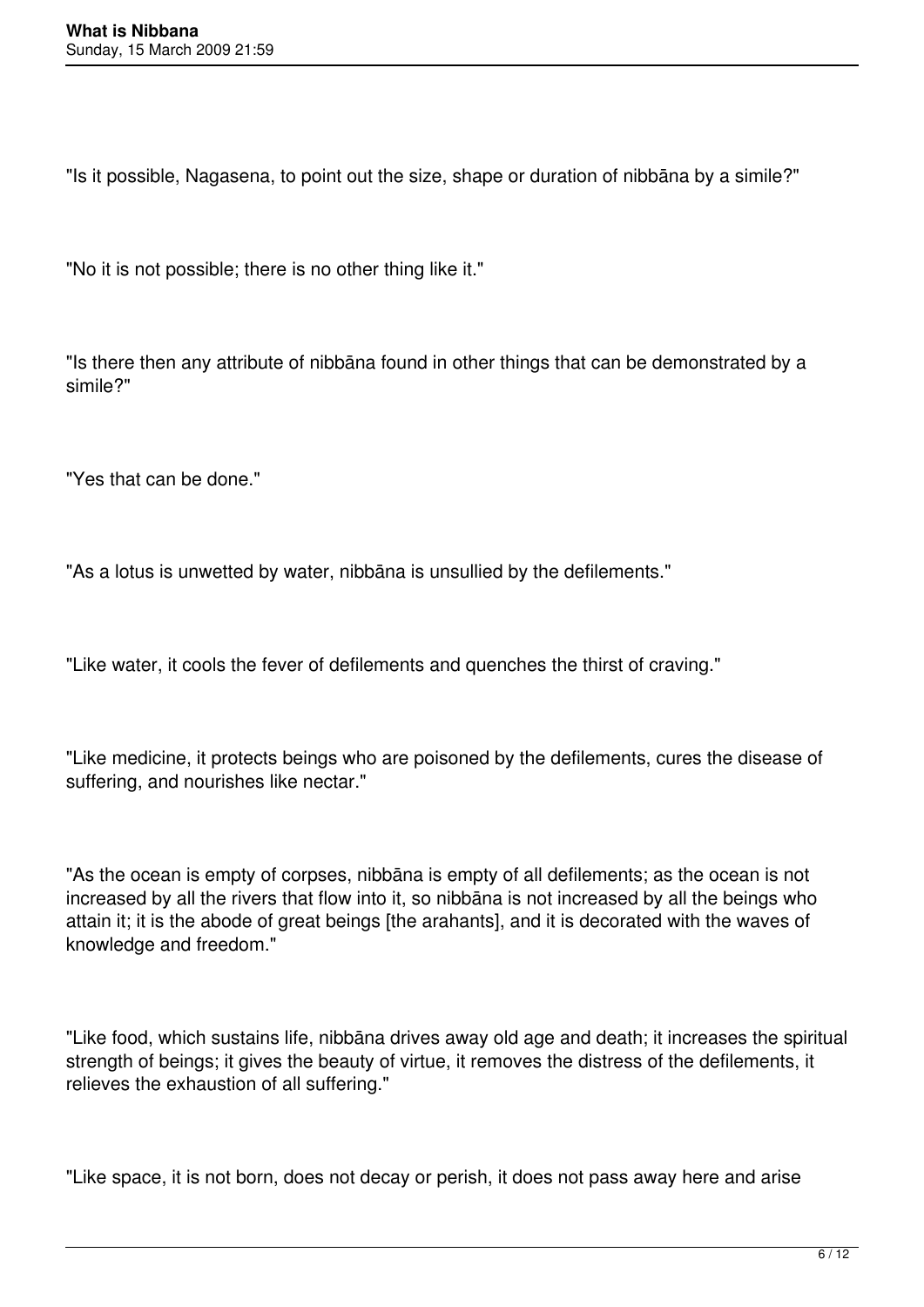elsewhere, it is invincible, thieves cannot steal it, it is not attached to anything, it is the sphere of Noble Ones who are like birds in space, it is unobstructed and it is infinite."

"Like a wishfulfilling gem, it fulfils all desires, causes delight and is lustrous."

"Like red sandalwood, it is hard to get, its fragrance is incomparable and it is praised by good men."

"As ghee is recognisable by its special attributes, so nibbāna has special attributes; as ghee has a sweet fragrance, nibbāna has the sweet fragrance of virtue; as ghee has a delicious taste, nibbāna has the delicious taste of freedom."

"Like a mountain peak, it is very high, immovable, inaccessible to the defilements, it has no place where defilements can grow, and it is without favouritism or prejudice."

### **The Realization of Nibbana**

"You say, Nagasena, that nibbāna is neither past, nor present nor future, neither arisen, nor not arisen, nor producible. In that case does the man who realises nibbāna realise something already produced, or does he himself produce it first and then realise it?"

"Neither of these, O king, yet nibbāna does exist."

"Do not, Nagasena, answer this question by making it obscure! Make it clear and elucidate it. It is a point on which people are bewildered and lost in doubt. Break this dart of uncertainty."

"The element of nibbāna does exist, O king, and he who practises rightly and who rightly comprehends the formations according to the teachings of the Conqueror, he, by his wisdom, realises nibbāna."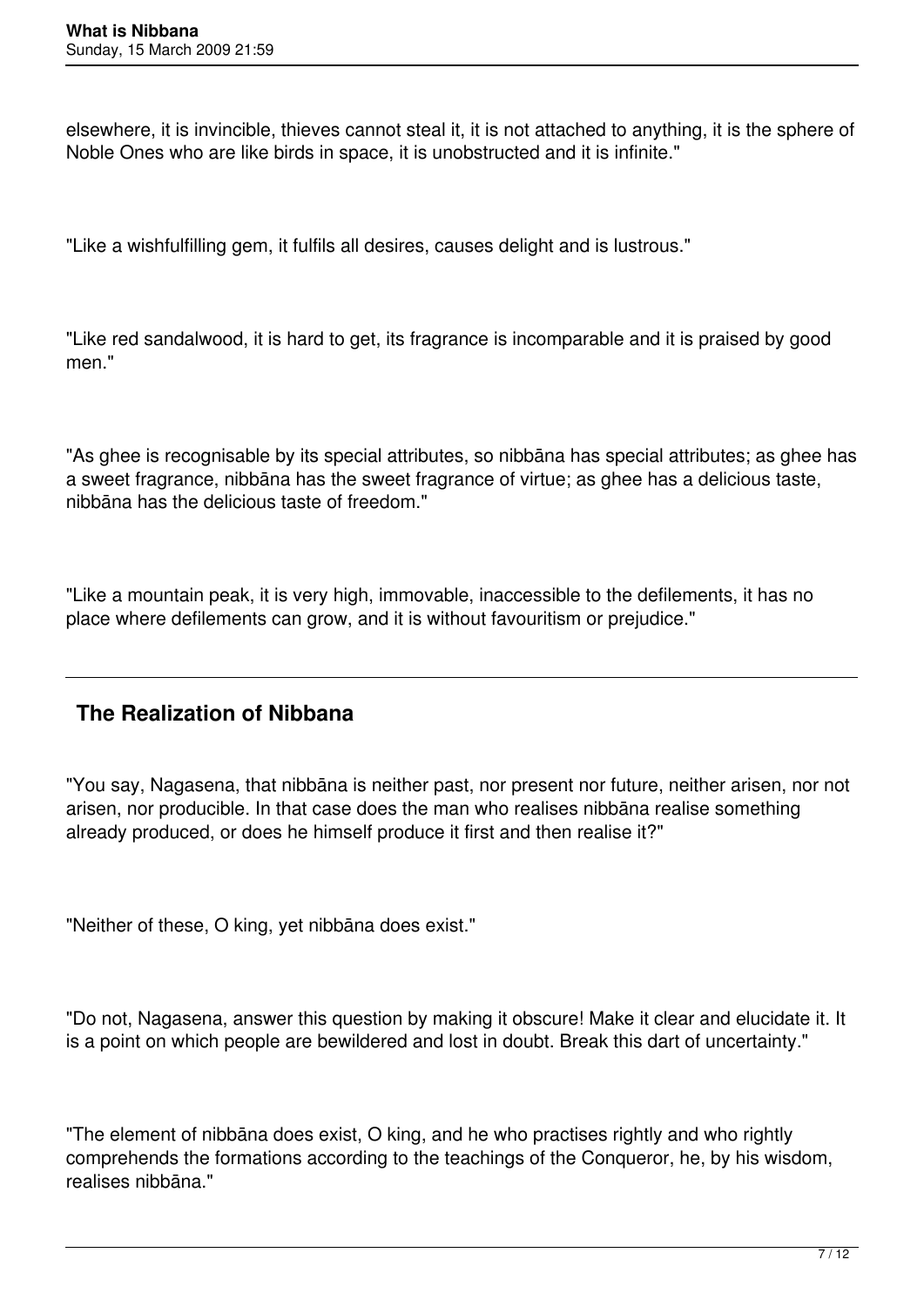"How is nibbāna to be shown? By freedom from distress and danger, by purity and by coolness. As a man, afraid and terrified at having fallen among enemies, would be relieved and blissful when he had escaped to a safe place; or as one fallen into a pit of filth would be at ease and glad when he had got out of the pit and cleaned up; or as one trapped in a forest fire would be calm and cool when he had reached a safe spot. As fearful and terrifying should you regard the anxiety that arises again and again on account of birth, old age, disease, and death; as filth should you regard gain, honours, and fame; as hot and searing should you regard the threefold fire of desire, hatred, and delusion."

"How does he who is practising rightly realise nibbāna? He rightly grasps the cyclic nature of formations and therein he sees only birth, old age, disease, and death; he sees nothing pleasant or agreeable in any part of it. Seeing nothing there to be taken hold of, as on a red-hot iron ball, his mind overflows with discontent and a fever takes hold of his body; hopeless and without a refuge he becomes disgusted with repeated lives. To him who sees the terror of the treadmill of life the thought arises, 'On fire and blazing is this wheel of life, full of suffering and despair. If only there could be an end to it, that would be peaceful, that would be excellent; the cessation of all mental formations, the renunciation of grasping, the destruction of craving, dispassion, cessation, nibbāna!' "

"Therewith his mind leaps forward into the state where there is no becoming. Then has he found peace, then does he exult and rejoice at the thought, 'A refuge has been found at last!' He strives along the path for the cessation of formations, searches it out, develops it, and makes much of it. To that end he stirs up his mindfulness, energy and joy; and from attending again and again to that thought [of disgust with mental formations], having transcended the treadmill of life, he brings the cycle to a halt. One who stops the treadmill is said to have realised nibbāna."

### **Where is Nibbana**

"Is there a place, Nagasena, where nibbāna is stored up?"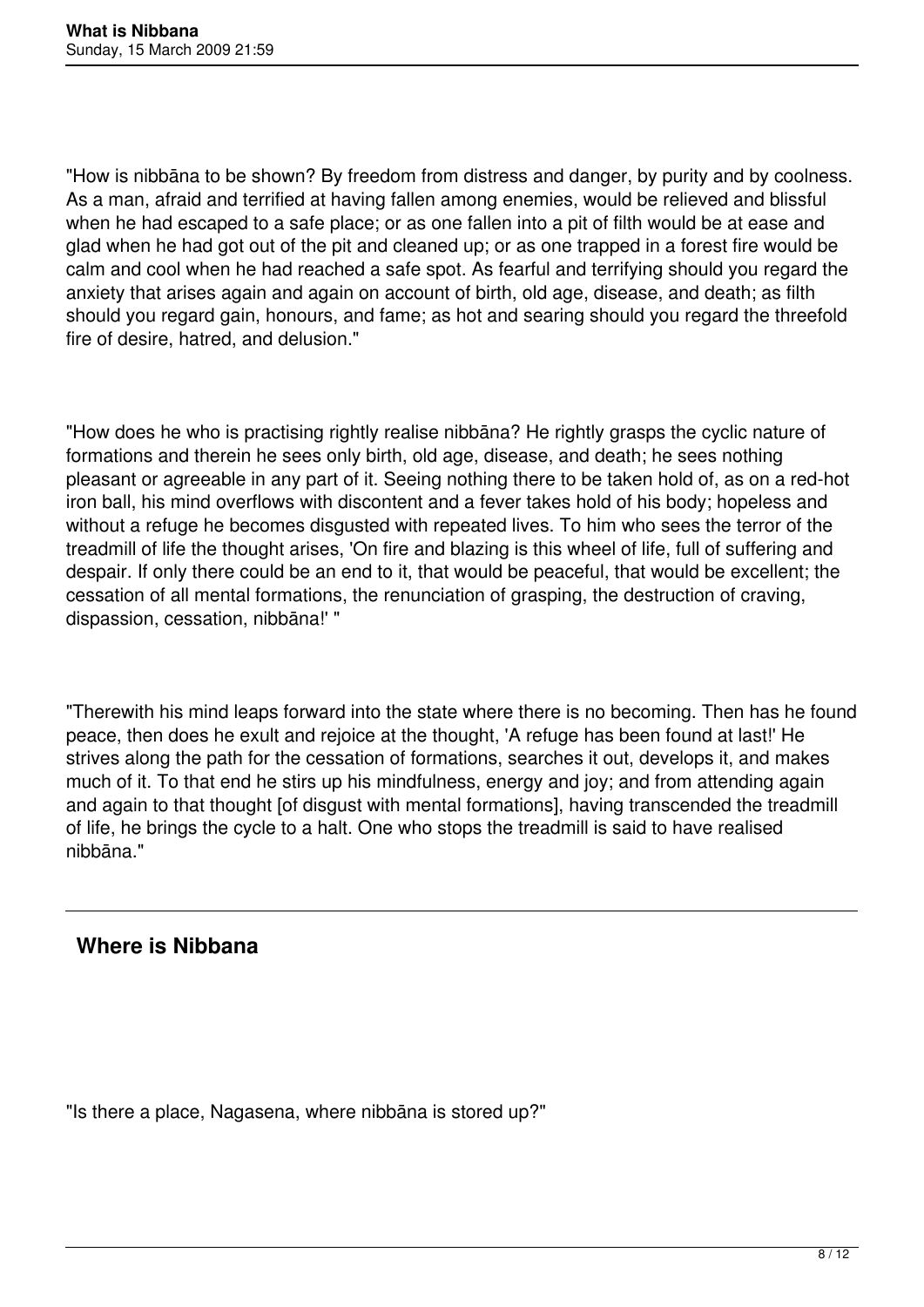"No there is not, yet it does exist. As there is no place where fire is stored up yet it may be produced by rubbing two dry sticks together."

"But is there any place on which a man might stand and realise nibbāna?"

"Yes there is; virtue is the place; standing on that, and with reasoning, wherever he might be, whether in the land of the Scythians or the Bactrians, whether in China or Tibet, in Kashmir or Gandhara, on a mountain top or in the highest heavens; the one who practises rightly realises nibbāna."

"Very good, Nagasena, you have taught about nibbāna, you have explained about the realisation of Nibbāna, you have praised the qualities of virtue, shown the right way of practice, raised aloft the banner of the Dhamma, established the Dhamma as a leading principle, not barren nor without fruit are the efforts of those with right aims!"

The Milinda Pañha was written over two thousand years ago, not very long after the time of the Buddha. Venerable Nagasena was reputed to be an Arahant, though I suppose that Milinda (Menander), being a Bactrian Greek king, was a non-Buddhist from birth. It is apparent from the range of his questions that he had a thorough knowledge of Buddhist teachings. Though the dialogues probably did take place — it may not have been in the form that we now have. The Milinda Pañha could have been compiled by a Buddhist scholar to please the Greek king, perhaps being based on conversations in the Greek king's court. Whatever its origin may be, it is included in the Pali Canon, and is regarded by Theravadins as a masterly exposition of the Buddha Dhamma.

## **How can One Realize Nibbana**

All true Buddhists want to know the answer to this question. Many people in modern times have realised nibbāna. Those who practise meditation intensively with systematic mindfulness, as taught by Venerable Mahāsi Sayādaw of Burma or other great teachers, will have a good chance to realise it, but they must be exceptionally diligent. Many lay people, both young and old, have been successful in their practice. Those who were successful, practised mindfulness throughout the whole day and late into the night without a break, for long periods — for several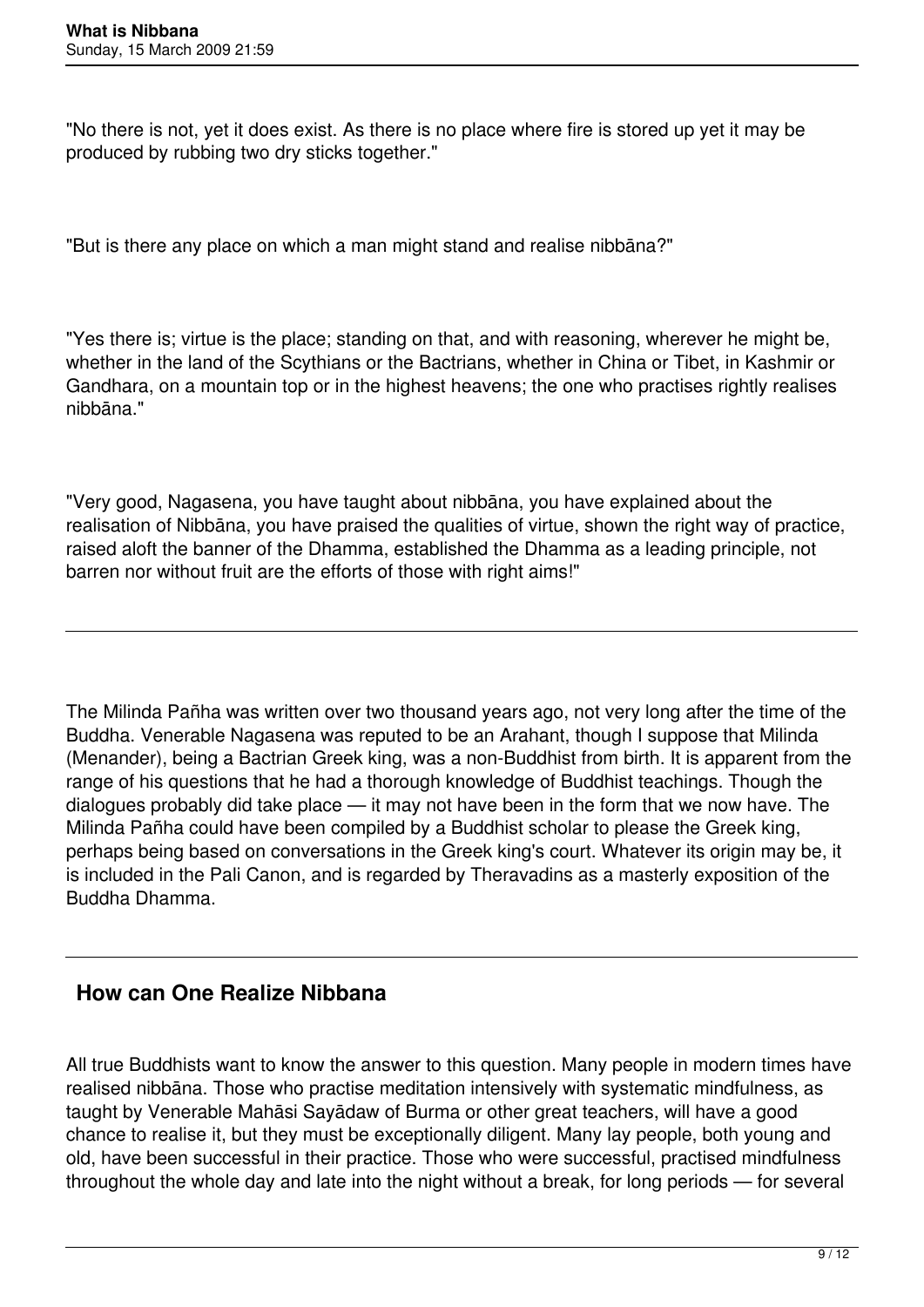months, not just a few weeks. If anyone claimed to have attained nibbāna after practising for only a week or two, I would be very sceptical, unless they had done a lot of meditation previously. Although there are plenty of accounts in the Tipitaka of rapid and sudden attainment when conditions were ripe, it is rare to find people with such great ability nowadays. Most people will have to struggle for several days just to gain mental purity. After that, insight will begin to arise, but mature insight requires deep concentration and strenuous effort, so only a few will succeed. Nevertheless, if one gains mental purity and the early stages of insight, one will enjoy very significant benefits that will radically alter one's outlook on life.

One should take the practice of meditation seriously. One should not underestimate the task, but neither should one assume that nibbāna is beyond one's reach. If one assumes that realisation is impossible, one will not make strenuous efforts, then nibbāna will be unattainable.

Several requirements are indispensable to attain nibbāna. Impeccable morality is the first. Most people break one or more of the five precepts from time to time. However, if one makes a sincere commitment to observe the precepts perfectly when taking up meditation, moral purity is established. Then one must practise strictly according to the instructions given, without hiding any moral lapses from the teacher.

For serious meditation, five precepts are not enough. To attain nibbāna while still indulging in and attached to sensual pleasures is impossible. One must observe eight precepts, which includes chastity, abstention from entertainments, and moderation in eating. One must be willing to bear physical discomfort caused by hunger, loss of sleep, etc. The middle path does not mean a moderate amount of effort — it means a strenuous effort, but avoiding extremes like complete abstinence from food and sleep. Diligent meditators must sleep very little (less than six hours), but practising for the whole night is not recommended. Wakefulness is the second essential requirement.

Effort must be continuous and uninterrupted. Each time one puts down the burden of contemplation, it takes time to pick it up again. Momentum will be lost, and progress will slow down dramatically. If one changes one's sitting posture every time pain arises, one will not gain deep concentration. A meditator must practise with a "do or die" effort, regardless of concerns for comfort, health, or life itself. Continuity is the third essential requirement.

Although meditation should be practised at home whenever possible, it is not the right environment to develop insight. In your own home you will be at ease, which is conducive to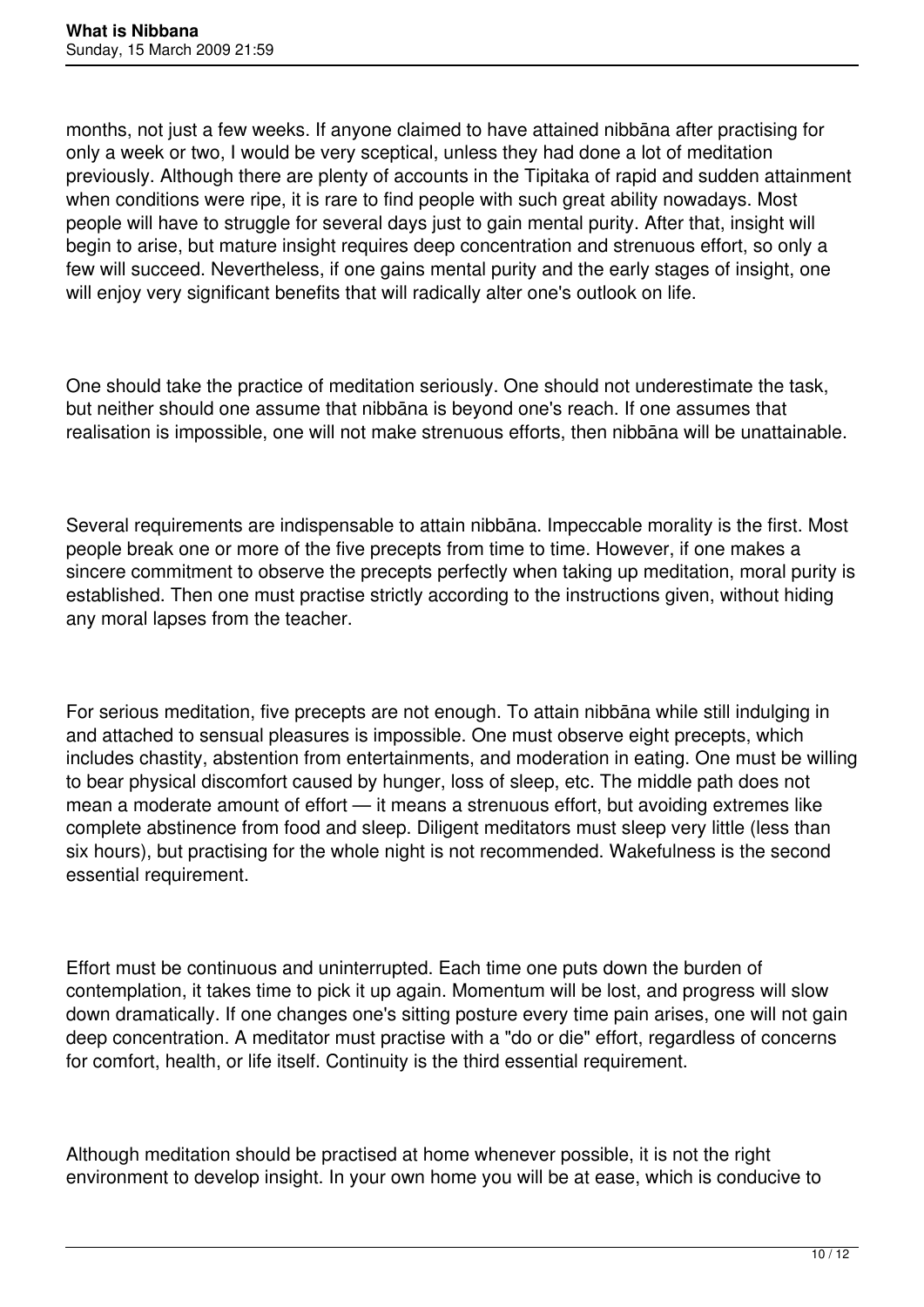concentration, but you are also very likely to be interrupted. It is barely possible to gain continuous mindfulness while practising at home. One should go to a quiet place or a meditation centre to practise continuously for as long as one can manage. Twenty-four hours is long enough to gain concentration. A ten-day course should be sufficient to gain significant insight, but to attain nibbāna one should practise continuously, or attend regular ten-day courses, until the goal is reached. A supportive environment is the fourth essential requirement.

One should also have the guidance of a skilled teacher. Right understanding is indispensable to success in meditation. There are so many spiritual paths, and even within Buddhism there are many different traditions and meditation methods, so a beginner is sure to be perplexed. The Buddha's most important discourse on mindfulness, the Satipatthana Sutta, begins by saying, "This, monks, is the only way for the purification of beings, for the transcendence of grief and lamentation, for the extinction of pain and sorrow, for attaining the right method, for the realisation of nibbāna." Yet the same discourse contains at least six different meditation techniques. Other discourses describe different ways to attain concentration, but they all revert to the Satipatthana method to develop insight.

One should understand the difference between concentration and insight, and know the distinction between a meditation technique, and the comprehensive method of mindfulness (satipatthana). We should note several key points about the way to nibbāna:

1. Nibbāna is the cessation of craving, so the way to it opposes defilements. The purpose of insight meditation is not to get 'blissed out,' though one will experience plenty of joy and bliss if one practises energetically. At the higher stages of insight one must become thoroughly weary of the mental and physical processes. Only such world weariness can lead to nibbāna.

2. Insight meditation must focus on realities that can be known in the present moment. All mental and physical phenomena must be investigated as soon as they occur within one's mind to realise their true nature.

3. Thinking and theory are far away from direct insight knowledge. Thinking must be observed with bare awareness to realise its true nature.

4. All conditioned things are impermanent, unsatisfactory, and not-self. If meditation does not